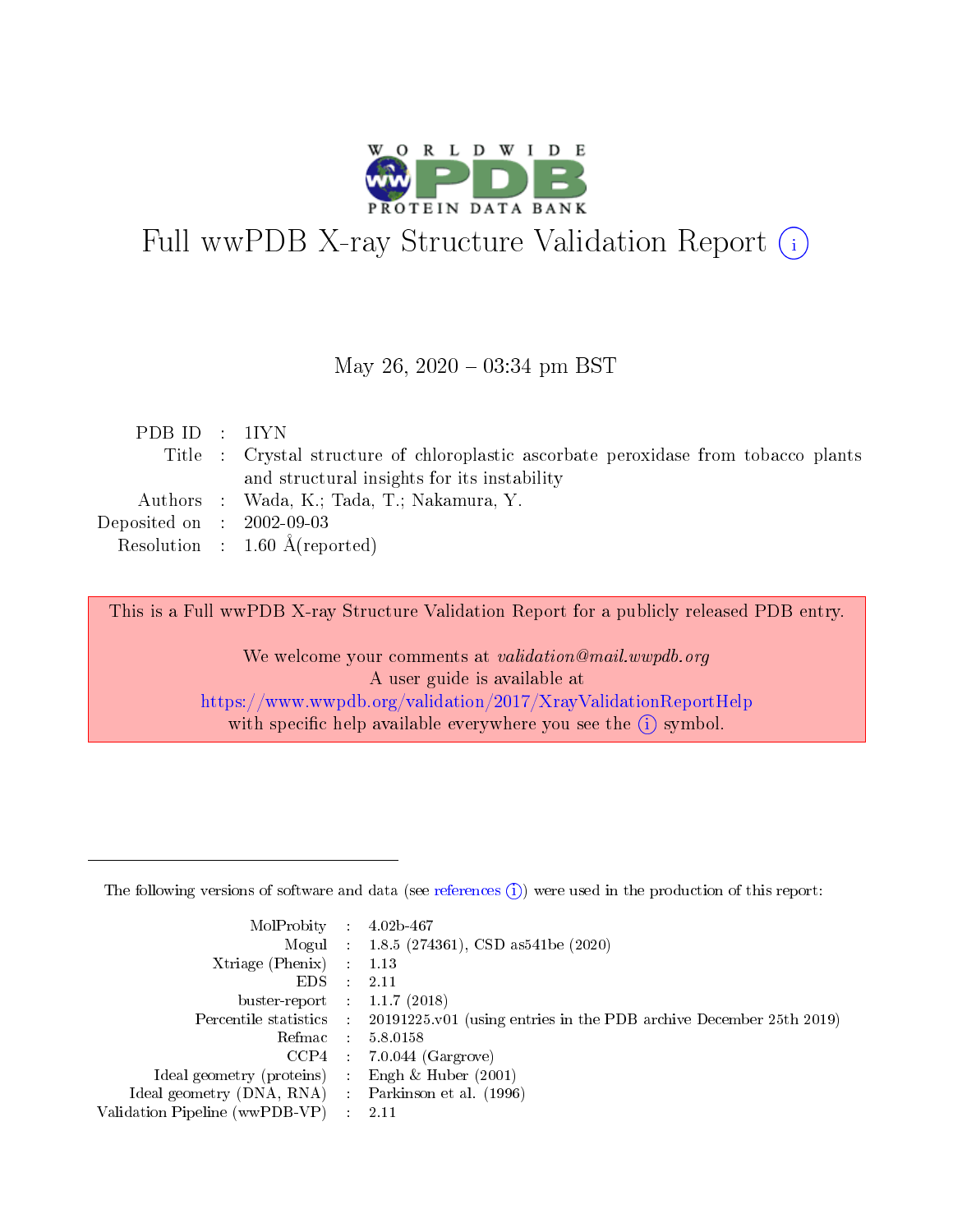# 1 [O](https://www.wwpdb.org/validation/2017/XrayValidationReportHelp#overall_quality)verall quality at a glance  $(i)$

The following experimental techniques were used to determine the structure: X-RAY DIFFRACTION

The reported resolution of this entry is 1.60 Å.

Percentile scores (ranging between 0-100) for global validation metrics of the entry are shown in the following graphic. The table shows the number of entries on which the scores are based.



| Metric                | Whole archive<br>$(\#\text{Entries})$ | Similar resolution<br>$(\#\text{Entries},\,\text{resolution}\,\,\text{range}(\textup{\AA}))$ |  |  |
|-----------------------|---------------------------------------|----------------------------------------------------------------------------------------------|--|--|
| $R_{free}$            | 130704                                | $3398(1.60-1.60)$                                                                            |  |  |
| Clashscore            | 141614                                | 3665 $(1.60-1.60)$                                                                           |  |  |
| Ramachandran outliers | 138981                                | $3564(1.60-1.60)$                                                                            |  |  |
| Sidechain outliers    | 138945                                | $3563(1.60-1.60)$                                                                            |  |  |
| RSRZ outliers         | 127900                                | $3321(1.60-1.60)$                                                                            |  |  |

The table below summarises the geometric issues observed across the polymeric chains and their fit to the electron density. The red, orange, yellow and green segments on the lower bar indicate the fraction of residues that contain outliers for  $>=3, 2, 1$  and 0 types of geometric quality criteria respectively. A grey segment represents the fraction of residues that are not modelled. The numeric value for each fraction is indicated below the corresponding segment, with a dot representing fractions  $\epsilon=5\%$  The upper red bar (where present) indicates the fraction of residues that have poor fit to the electron density. The numeric value is given above the bar.

| Mol | $\cap$ hain | Length | Quality of chain |     |    |
|-----|-------------|--------|------------------|-----|----|
|     |             |        | %                |     |    |
| л.  | . .         | 295    | 77%              | 15% | 7% |

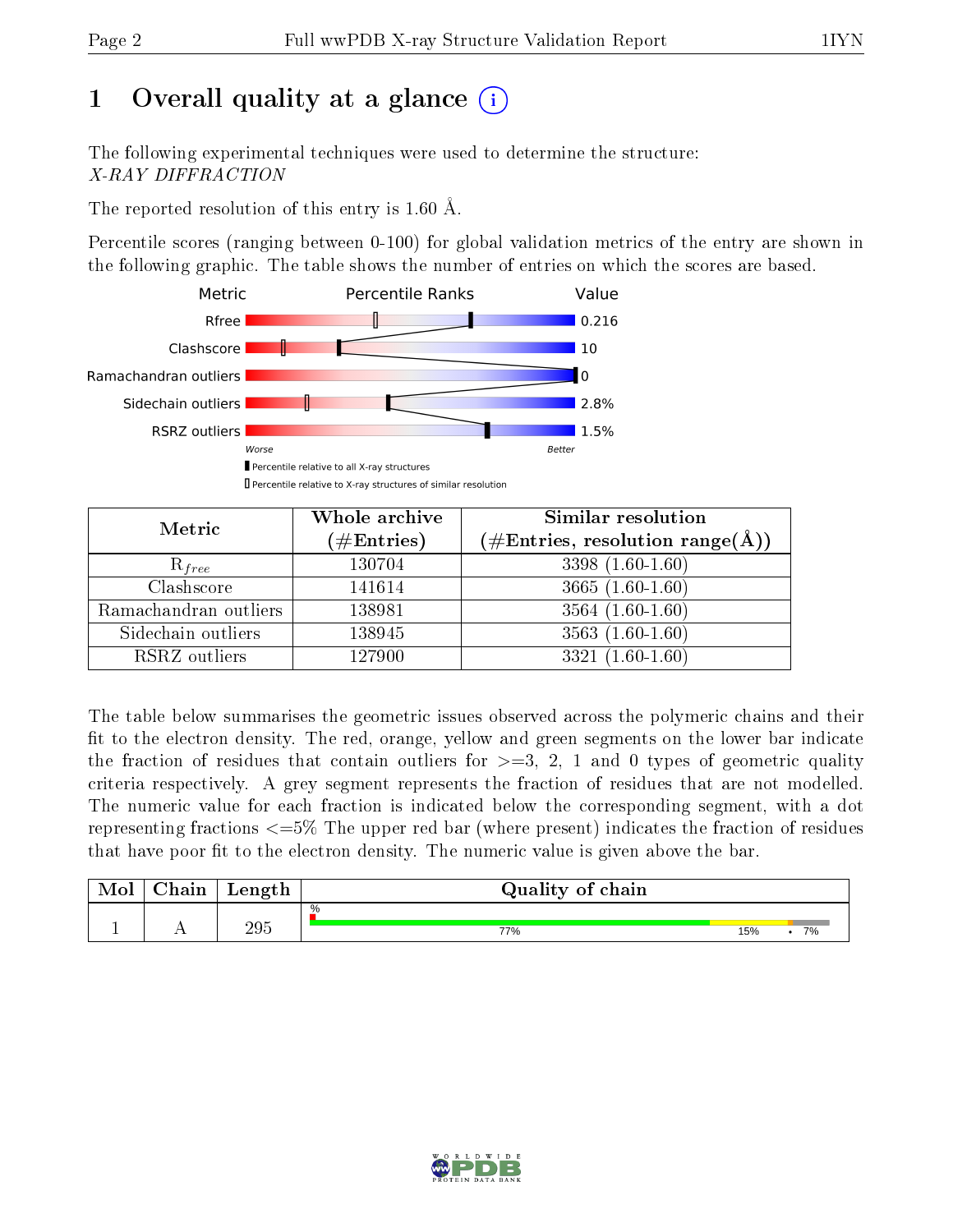# 2 Entry composition (i)

There are 4 unique types of molecules in this entry. The entry contains 2479 atoms, of which 0 are hydrogens and 0 are deuteriums.

In the tables below, the ZeroOcc column contains the number of atoms modelled with zero occupancy, the AltConf column contains the number of residues with at least one atom in alternate conformation and the Trace column contains the number of residues modelled with at most 2 atoms.

Molecule 1 is a protein called Chloroplastic ascorbate peroxidase.

| Mol | ${\rm Chain}$ | Residues | $\rm{Atoms}$        |      |     |     |  | $\text{ZeroOcc} \mid \text{AltConf} \mid \text{Trace}$ |  |
|-----|---------------|----------|---------------------|------|-----|-----|--|--------------------------------------------------------|--|
|     |               | 275      | $\rm Total$<br>2138 | 1355 | 370 | 408 |  |                                                        |  |

Molecule 2 is SODIUM ION (three-letter code: NA) (formula: Na).

|  | $\text{Mol}$   Chain   Residues | Atoms    | ZeroOcc   AltConf |  |
|--|---------------------------------|----------|-------------------|--|
|  |                                 | Total Na |                   |  |

 Molecule 3 is PROTOPORPHYRIN IX CONTAINING FE (three-letter code: HEM) (formula:  $C_{34}H_{32}FeN_4O_4$ .



| Mol |  | Chain   Residues | Atoms |                                    |    | ZeroOcc   AltConf |  |  |
|-----|--|------------------|-------|------------------------------------|----|-------------------|--|--|
|     |  |                  | Total | $\cdots$ . $\alpha$ . The $\alpha$ | Fe |                   |  |  |
|     |  |                  |       |                                    |    |                   |  |  |

• Molecule 4 is water.

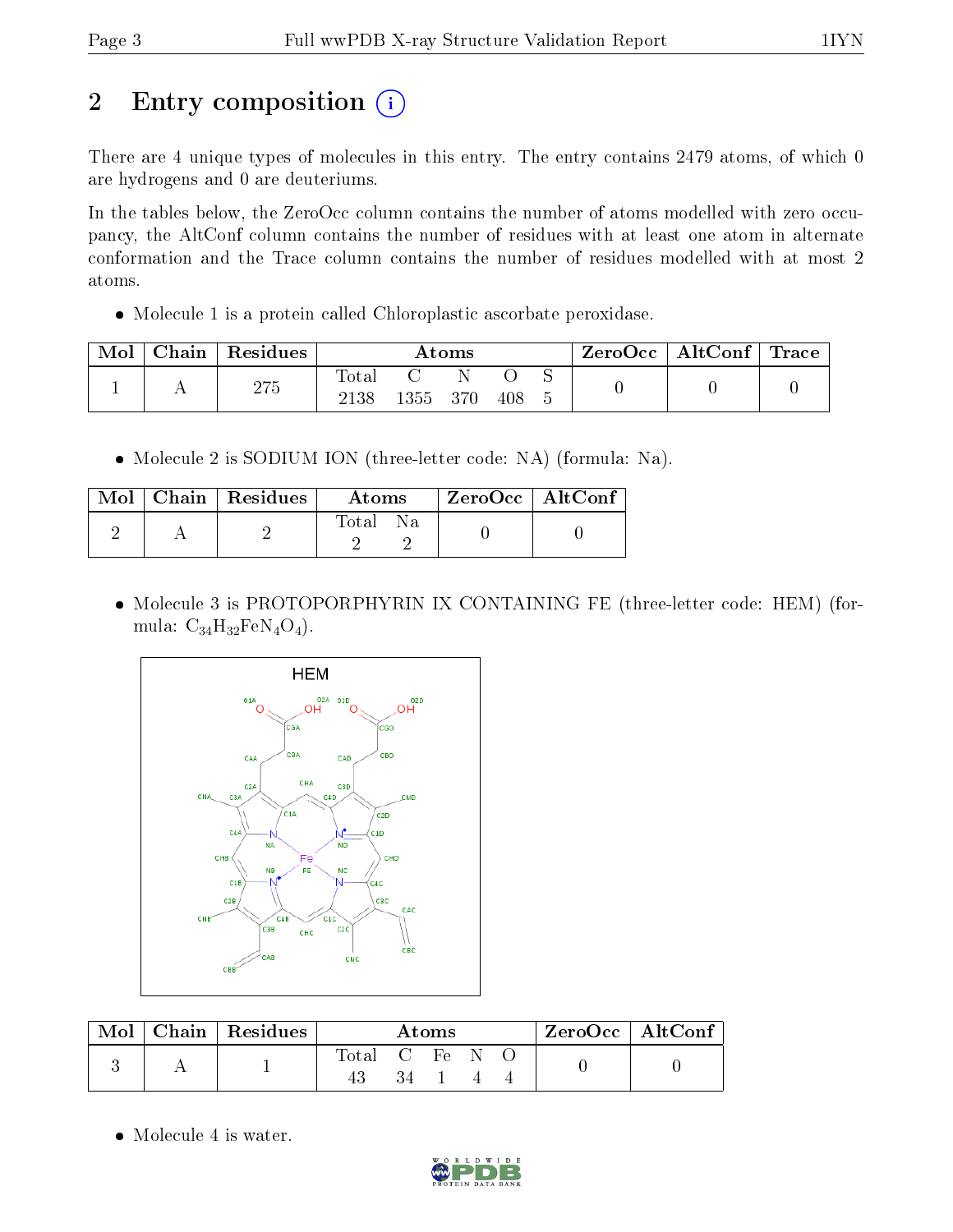|  | $Mol$   Chain   Residues | Atoms                     | $\rm ZeroOcc$   AltConf |  |
|--|--------------------------|---------------------------|-------------------------|--|
|  | 296                      | $\rm Total$<br>296<br>296 |                         |  |

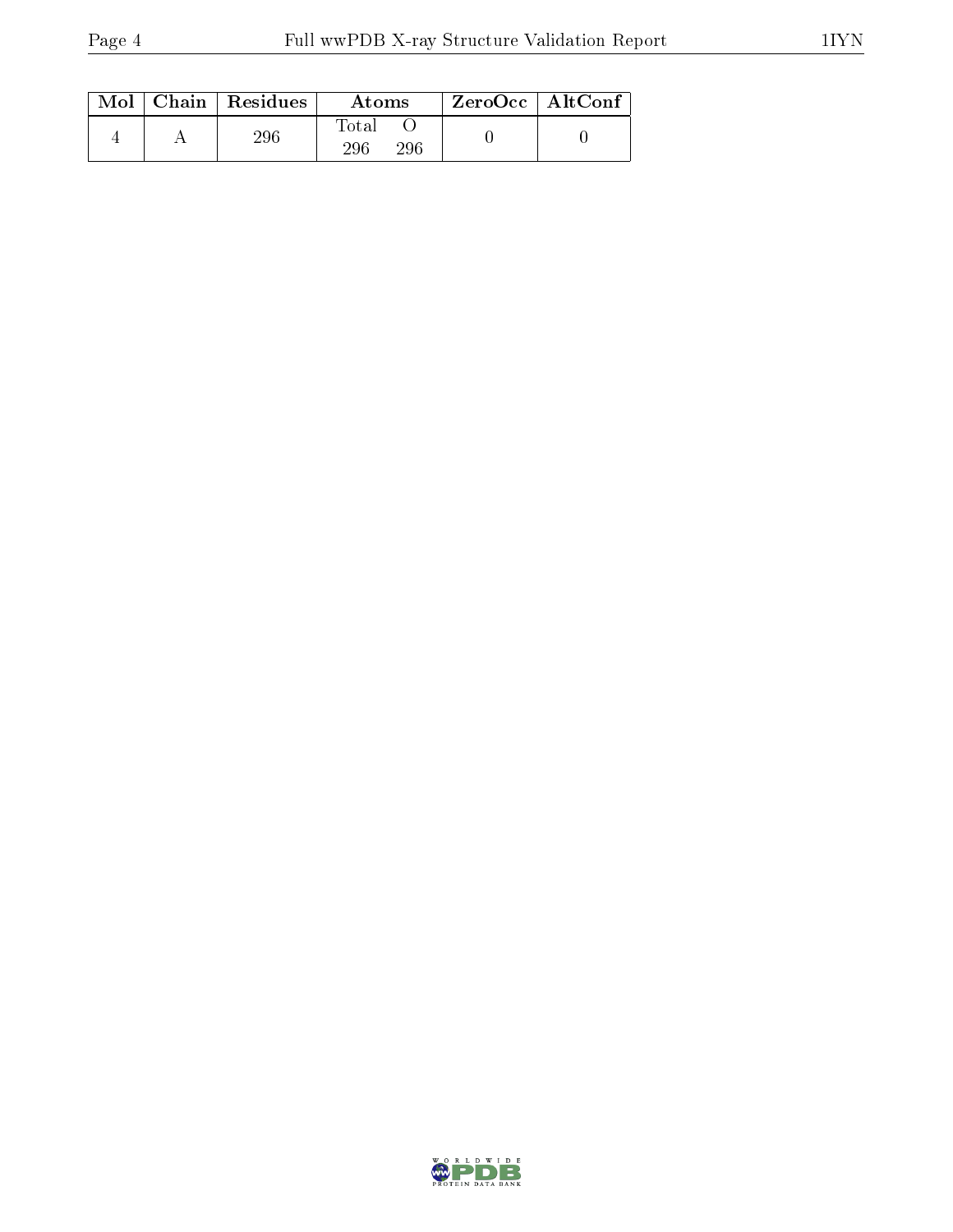# 3 Residue-property plots  $(i)$

These plots are drawn for all protein, RNA and DNA chains in the entry. The first graphic for a chain summarises the proportions of the various outlier classes displayed in the second graphic. The second graphic shows the sequence view annotated by issues in geometry and electron density. Residues are color-coded according to the number of geometric quality criteria for which they contain at least one outlier: green  $= 0$ , yellow  $= 1$ , orange  $= 2$  and red  $= 3$  or more. A red dot above a residue indicates a poor fit to the electron density (RSRZ  $> 2$ ). Stretches of 2 or more consecutive residues without any outlier are shown as a green connector. Residues present in the sample, but not in the model, are shown in grey.

• Molecule 1: Chloroplastic ascorbate peroxidase



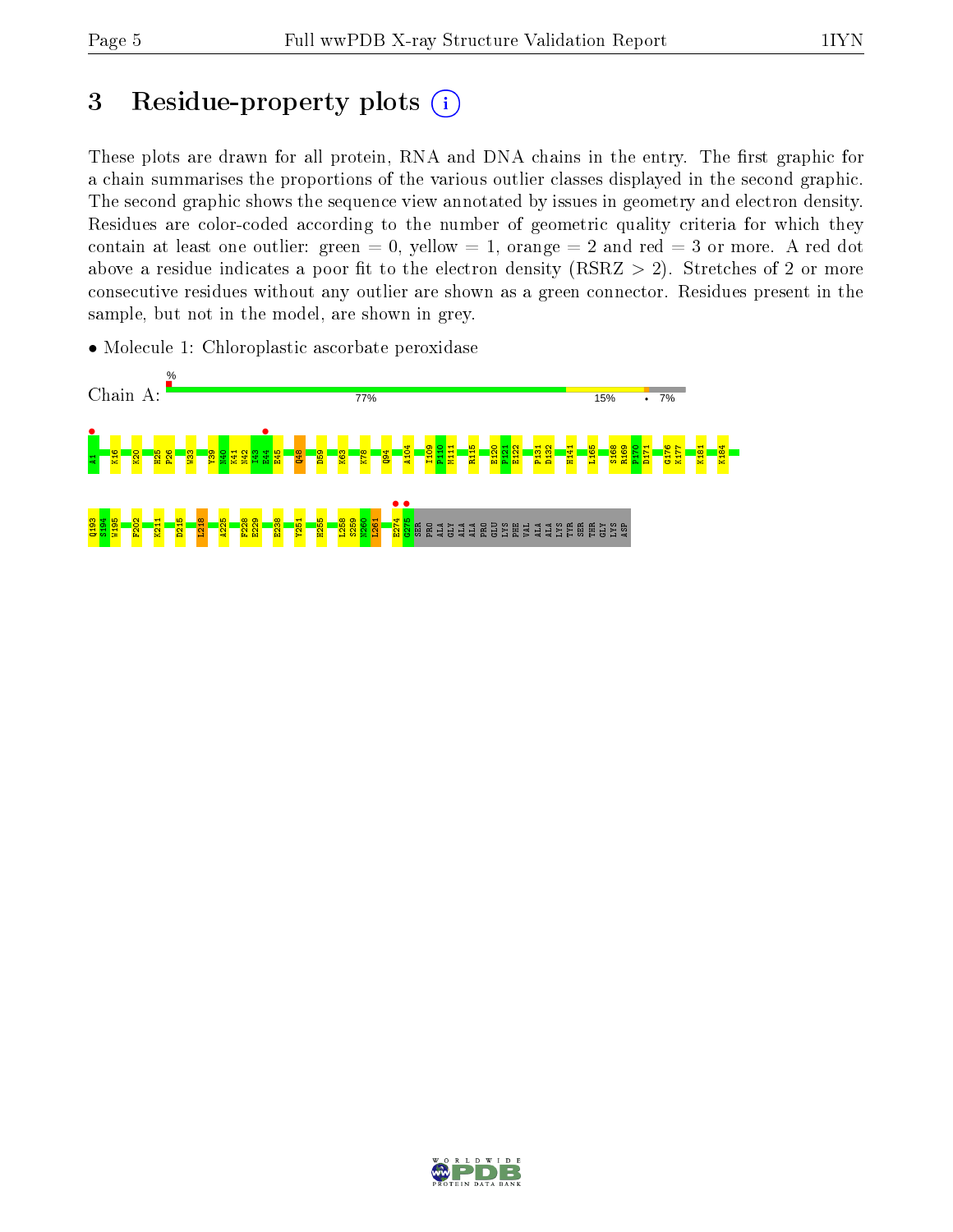# 4 Data and refinement statistics  $(i)$

| Property                                                         | Value                                             | Source     |
|------------------------------------------------------------------|---------------------------------------------------|------------|
| Space group                                                      | P 21 21 21                                        | Depositor  |
| Cell constants                                                   | $76.79\text{\AA}$<br>$37.19\text{\AA}$<br>98.78Å  | Depositor  |
| a, b, c, $\alpha$ , $\beta$ , $\gamma$                           | $90.00^\circ$<br>$90.00^\circ$<br>$90.00^{\circ}$ |            |
| Resolution $(A)$                                                 | $-1.60$<br>7.99                                   | Depositor  |
|                                                                  | 11.53<br>$\equiv$ .<br>1.50                       | <b>EDS</b> |
| % Data completeness                                              | $99.9(7.99-1.60)$                                 | Depositor  |
| (in resolution range)                                            | $99.8(11.53-1.50)$                                | <b>EDS</b> |
| $R_{merge}$                                                      | 0.07                                              | Depositor  |
| $\mathrm{R}_{sym}$                                               | 0.07                                              | Depositor  |
| $\langle I/\sigma(I) \rangle^{-1}$                               | 3.49 (at $1.50\text{\AA}$ )                       | Xtriage    |
| Refinement program                                               | <b>CNS</b>                                        | Depositor  |
|                                                                  | 0.191<br>0.222<br>$\overline{\phantom{a}}$        | Depositor  |
| $R, R_{free}$                                                    | 0.185<br>0.216<br>$\ddot{\phantom{a}}$            | DCC        |
| $R_{free}$ test set                                              | $3794$ reflections $(8.25\%)$                     | wwPDB-VP   |
| Wilson B-factor $(A^2)$                                          | 11.1                                              | Xtriage    |
| Anisotropy                                                       | 0.045                                             | Xtriage    |
| Bulk solvent $k_{sol}(\text{e}/\text{A}^3), B_{sol}(\text{A}^2)$ | $0.49$ , $66.4$                                   | <b>EDS</b> |
| L-test for twinning <sup>2</sup>                                 | $< L >$ = 0.49, $< L^2 >$ = 0.33                  | Xtriage    |
| Estimated twinning fraction                                      | $\overline{\text{No}}$ twinning to report.        | Xtriage    |
| $F_o, F_c$ correlation                                           | 0.95                                              | <b>EDS</b> |
| Total number of atoms                                            | 2479                                              | wwPDB-VP   |
| Average B, all atoms $(A^2)$                                     | 15.0                                              | wwPDB-VP   |

Xtriage's analysis on translational NCS is as follows: The largest off-origin peak in the Patterson function is  $6.64\%$  of the height of the origin peak. No significant pseudotranslation is detected.

<sup>&</sup>lt;sup>2</sup>Theoretical values of  $\langle |L| \rangle$ ,  $\langle L^2 \rangle$  for acentric reflections are 0.5, 0.333 respectively for untwinned datasets, and 0.375, 0.2 for perfectly twinned datasets.



<span id="page-5-1"></span><span id="page-5-0"></span><sup>1</sup> Intensities estimated from amplitudes.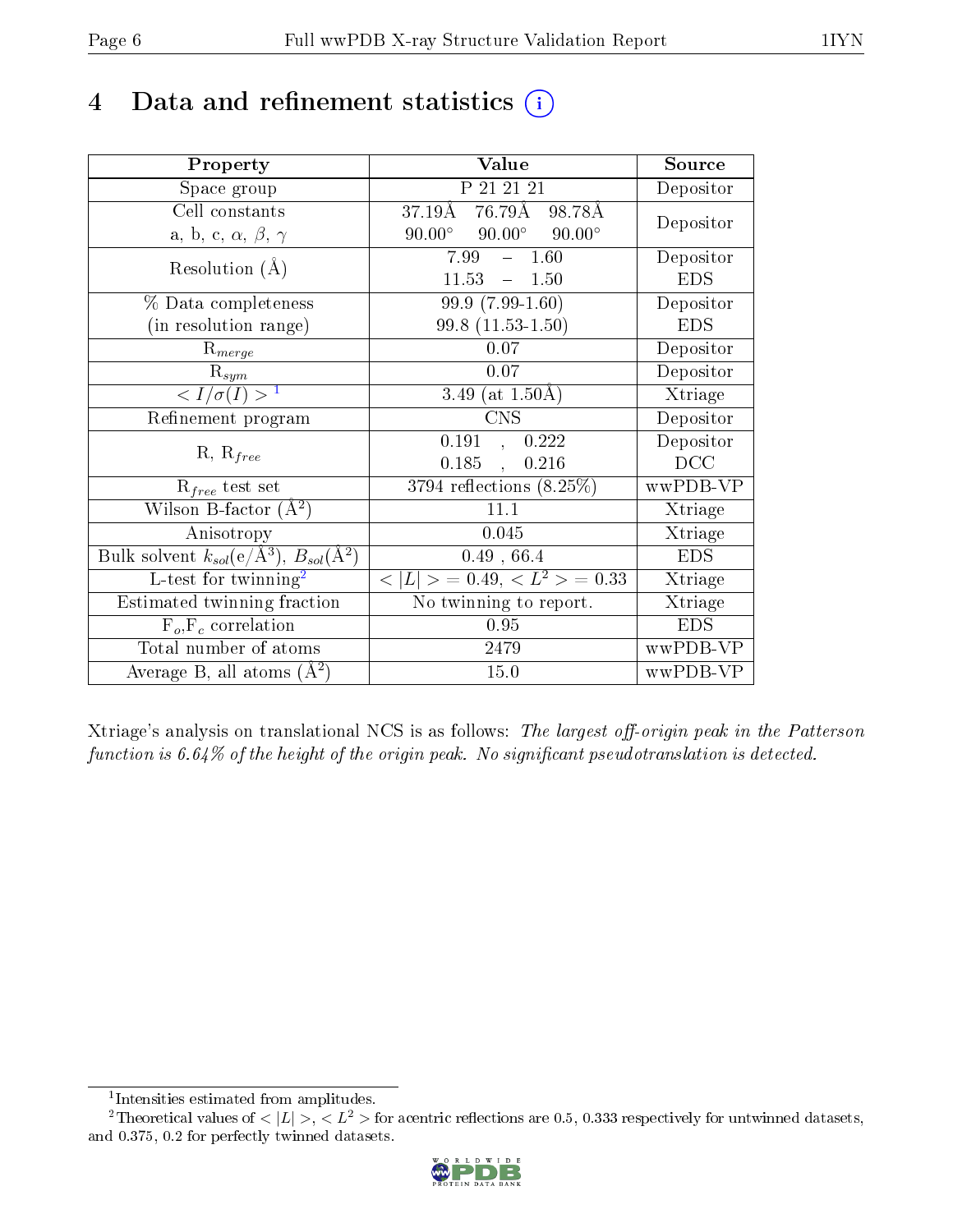# 5 Model quality  $(i)$

## 5.1 Standard geometry  $(i)$

Bond lengths and bond angles in the following residue types are not validated in this section: HEM, NA

The Z score for a bond length (or angle) is the number of standard deviations the observed value is removed from the expected value. A bond length (or angle) with  $|Z| > 5$  is considered an outlier worth inspection. RMSZ is the root-mean-square of all Z scores of the bond lengths (or angles).

|  | $Mol$   Chain |      | Bond lengths                    | Bond angles |  |  |
|--|---------------|------|---------------------------------|-------------|--|--|
|  |               |      | RMSZ $ #Z  > 5$ RMSZ $ #Z  > 5$ |             |  |  |
|  |               | 0.35 | 0/2194                          | 0.58        |  |  |

There are no bond length outliers.

There are no bond angle outliers.

There are no chirality outliers.

There are no planarity outliers.

### 5.2 Too-close contacts  $(i)$

In the following table, the Non-H and H(model) columns list the number of non-hydrogen atoms and hydrogen atoms in the chain respectively. The H(added) column lists the number of hydrogen atoms added and optimized by MolProbity. The Clashes column lists the number of clashes within the asymmetric unit, whereas Symm-Clashes lists symmetry related clashes.

|  |      |      | Mol   Chain   Non-H   H(model)   H(added)   Clashes   Symm-Clashes |
|--|------|------|--------------------------------------------------------------------|
|  | 2138 | 2076 |                                                                    |
|  |      |      |                                                                    |
|  |      |      |                                                                    |
|  | 296  |      |                                                                    |
|  | 2479 | 2106 |                                                                    |

The all-atom clashscore is defined as the number of clashes found per 1000 atoms (including hydrogen atoms). The all-atom clashscore for this structure is 10.

All (42) close contacts within the same asymmetric unit are listed below, sorted by their clash magnitude.

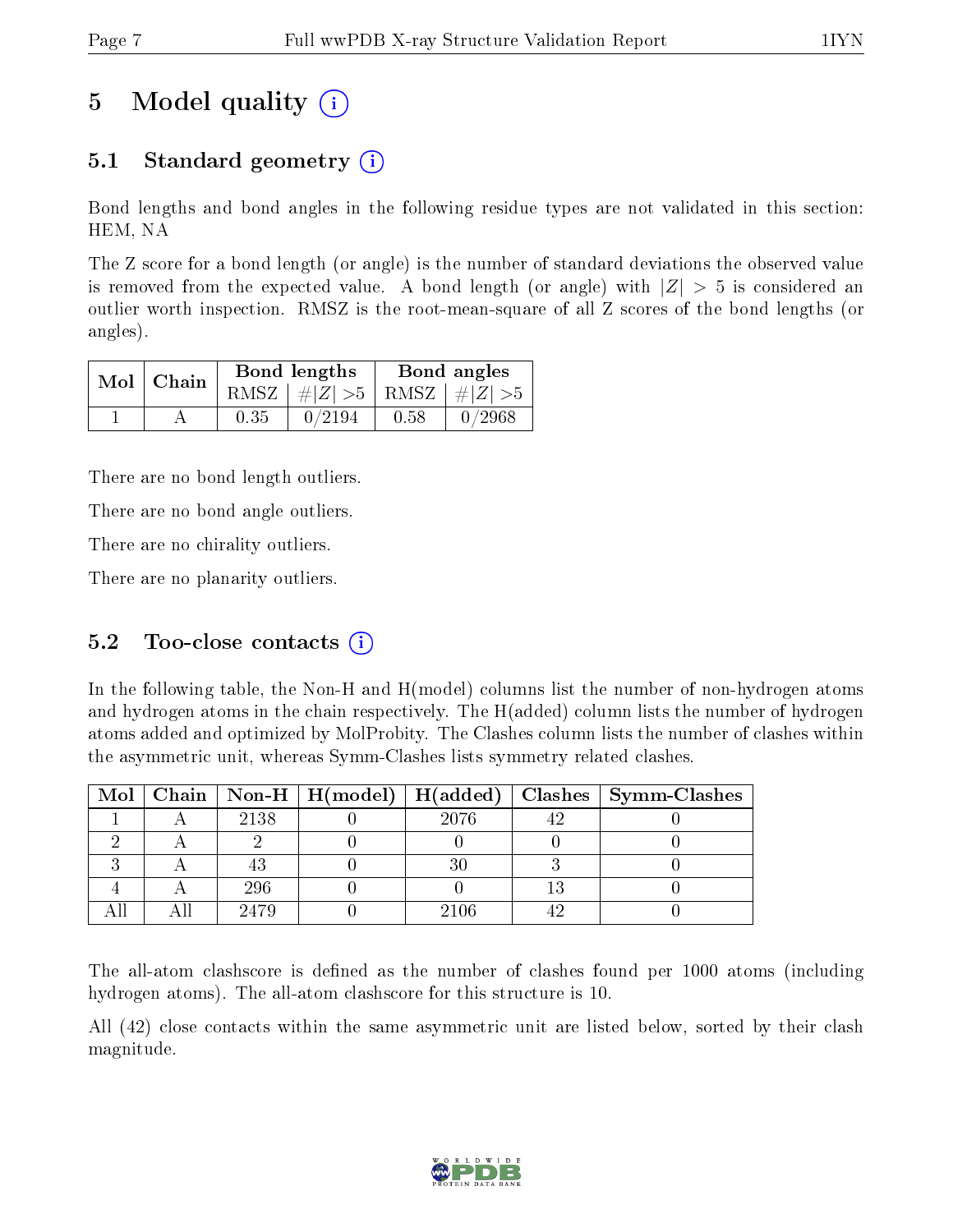| Atom-1                             | Atom-2             | Interatomic    | Clash         |  |
|------------------------------------|--------------------|----------------|---------------|--|
|                                    |                    | distance $(A)$ | overlap $(A)$ |  |
| 1:A:104:ALA:HB1                    | 4:A:549:HOH:O      | 1.51           | 1.07          |  |
| 1:A:132:ASP:H                      | 1:A:141:HIS:HE1    | 1.08           | 0.98          |  |
| 1: A: 132: ASP:H                   | 1:A:141:HIS:CE1    | 1.92           | 0.85          |  |
| 1:A:165:LEU:HD21                   | 4:A:549:HOH:O      | 1.79           | 0.83          |  |
| 1:A:259:SER:HB2                    | 4: A:584: HOH:O    | 1.92           | 0.68          |  |
| 1: A:45: GLU:H                     | 1: A: 45: GLU: CD  | 1.96           | 0.68          |  |
| 1:A:94:GLN:HB3                     | 4:A:584:HOH:O      | 1.94           | 0.66          |  |
| 1: A:25: HIS:H                     | 1:A:25:HIS:CD2     | 2.15           | 0.64          |  |
| 1: A:48: GLN:H                     | 1: A:48: GLN:NE2   | 1.96           | 0.64          |  |
| 1: A: 168: SER: HA                 | 3:A:296:HEM:O1A    | 1.99           | 0.62          |  |
| 1:A:115:ARG:NH2                    | 4: A:584: HOH:O    | 2.31           | 0.62          |  |
| 1:A:120:GLU:HB3                    | 1:A:122:GLU:OE2    | 2.02           | 0.59          |  |
| 1:A:132:ASP:N                      | 1: A:141: HIS: HE1 | 1.90           | 0.58          |  |
| 1:A:45:GLU:HB2                     | 1: A:48: GLN:NE2   | 2.20           | 0.56          |  |
| 1:A:195:TRP:O                      | 1: A:218:LEU:HG    | 2.06           | 0.55          |  |
| 1:A:225:ALA:O                      | 1: A:229: GLU:HG3  | 2.06           | 0.55          |  |
| 1:A:251:TYR:OH                     | 1: A:255: HIS: HD2 | 1.91           | 0.54          |  |
| 1: A:39:TYR:CD2                    | 1: A:261:LEU:HG    | 2.42           | 0.53          |  |
| 1:A:258:LEU:HD23                   | 4:A:559:HOH:O      | 2.11           | 0.50          |  |
| 1:A:255:HIS:HE1                    | 4:A:300:HOH:O      | 1.96           | 0.48          |  |
| 1:A:131:PRO:HG3                    | 3:A:296:HEM:HAB    | 1.94           | 0.48          |  |
| 1: A:25: HIS: HB2                  | 1: A:26: PRO:HD3   | 1.96           | 0.47          |  |
| 1:A:109:ILE:HD13                   | 1: A:255: HIS: CG  | 2.49           | 0.47          |  |
| 1:A:202:PHE:N                      | 4:A:549:HOH:O      | 2.47           | 0.47          |  |
| 1: A: 181: LYS: HA                 | 1: A:184:LYS:HE3   | 1.96           | 0.47          |  |
| 1: A:59: ASP:O                     | 1: A:63: LYS: HG3  | 2.15           | 0.46          |  |
| 1: A:78: LYS:HG3                   | 4:A:479:HOH:O      | 2.16           | 0.45          |  |
| 1:A:78:LYS:HD2                     | 4:A:484:HOH:O      | 2.17           | 0.45          |  |
| 1: A: 111: MET: HE3                | 4:A:584:HOH:O      | 2.17           | 0.45          |  |
| 1: A: 169: ARG: N                  | 3:A:296:HEM:O1A    | 2.42           | 0.44          |  |
| 1:A:111:MET:CE                     | 4:A:584:HOH:O      | 2.66           | 0.44          |  |
| 1: A: 45: GLU: CD                  | 1:A:45:GLU:N       | 2.70           | 0.44          |  |
| 1: A:16: LYS:O                     | 1:A:20:LYS:HG3     | 2.19           | 0.43          |  |
| 1:A:238:GLU:HG3                    | 4:A:414:HOH:O      | 2.19           | 0.43          |  |
| 1:A:177:LYS:H                      | 1:A:193:GLN:HE21   | 1.67           | 0.42          |  |
| $1:A:41:\overline{\text{LYS:HZ1}}$ | 1:A:42:ASN:HD21    | 1.68           | 0.42          |  |
| 1: A:211:LYS:NZ                    | 1:A:211:LYS:HB3    | 2.35           | 0.41          |  |
| 1:A:211:LYS:HD3                    | 1:A:228:PHE:CE2    | 2.56           | 0.41          |  |
| 1:A:41:LYS:NZ                      | 1:A:42:ASN:HD21    | 2.18           | 0.41          |  |
| 1: A:25: HIS:H                     | 1:A:25:HIS:HD2     | 1.66           | 0.40          |  |
| 1:A:215:ASP:HB3                    | 1:A:218:LEU:HD22   | 2.03           | 0.40          |  |
| 1: A:176: GLY:HA2                  | 1:A:193:GLN:HE21   | 1.87           | 0.40          |  |



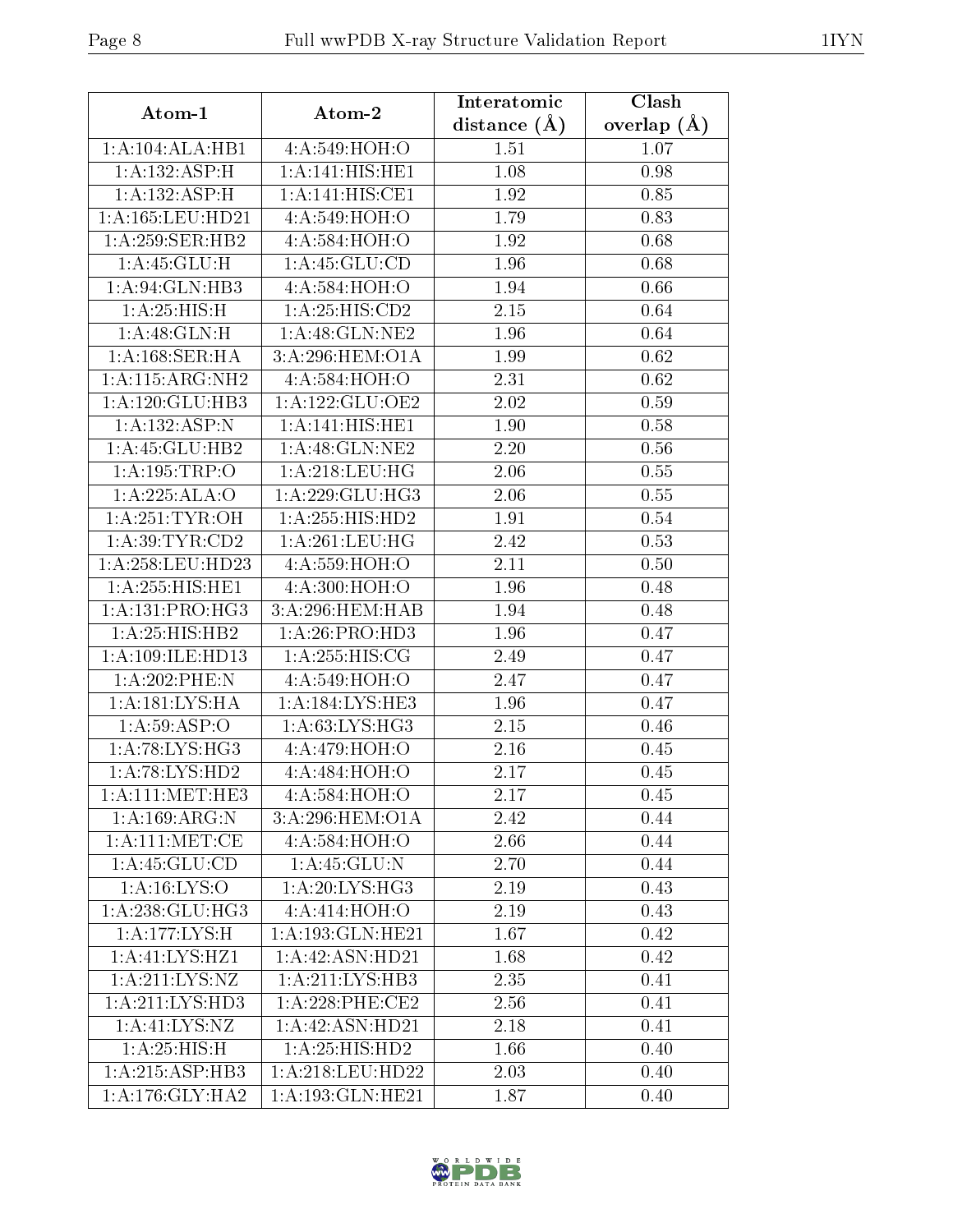There are no symmetry-related clashes.

### 5.3 Torsion angles (i)

#### 5.3.1 Protein backbone  $(i)$

In the following table, the Percentiles column shows the percent Ramachandran outliers of the chain as a percentile score with respect to all X-ray entries followed by that with respect to entries of similar resolution.

The Analysed column shows the number of residues for which the backbone conformation was analysed, and the total number of residues.

| $\mid$ Mol $\mid$ Chain $\mid$ | Analysed                                |  | Favoured   Allowed   Outliers   Percentiles |                                        |  |
|--------------------------------|-----------------------------------------|--|---------------------------------------------|----------------------------------------|--|
|                                | $1273/295(92\%)$   264 (97\%)   9 (3\%) |  |                                             | $\boxed{100}$ $\boxed{100}$ $\boxed{}$ |  |

There are no Ramachandran outliers to report.

#### 5.3.2 Protein sidechains  $(i)$

In the following table, the Percentiles column shows the percent sidechain outliers of the chain as a percentile score with respect to all X-ray entries followed by that with respect to entries of similar resolution.

The Analysed column shows the number of residues for which the sidechain conformation was analysed, and the total number of residues.

| $\mid$ Mol $\mid$ Chain $\mid$ | Analysed                           |  | Rotameric   Outliers   Percentiles |  |
|--------------------------------|------------------------------------|--|------------------------------------|--|
|                                | 218/231 (94%)   212 (97%)   6 (3%) |  | 18 <br> 43                         |  |

All (6) residues with a non-rotameric sidechain are listed below:

| Mol | Chain | Res | Type       |
|-----|-------|-----|------------|
|     |       | 33  | <b>TRP</b> |
|     |       | 48  | <b>GLN</b> |
|     |       | 171 | <b>ASP</b> |
|     |       | 218 | LEU        |
|     |       | 261 | LEU        |
|     |       | 274 | GLU        |

Some sidechains can be flipped to improve hydrogen bonding and reduce clashes. All (6) such sidechains are listed below:

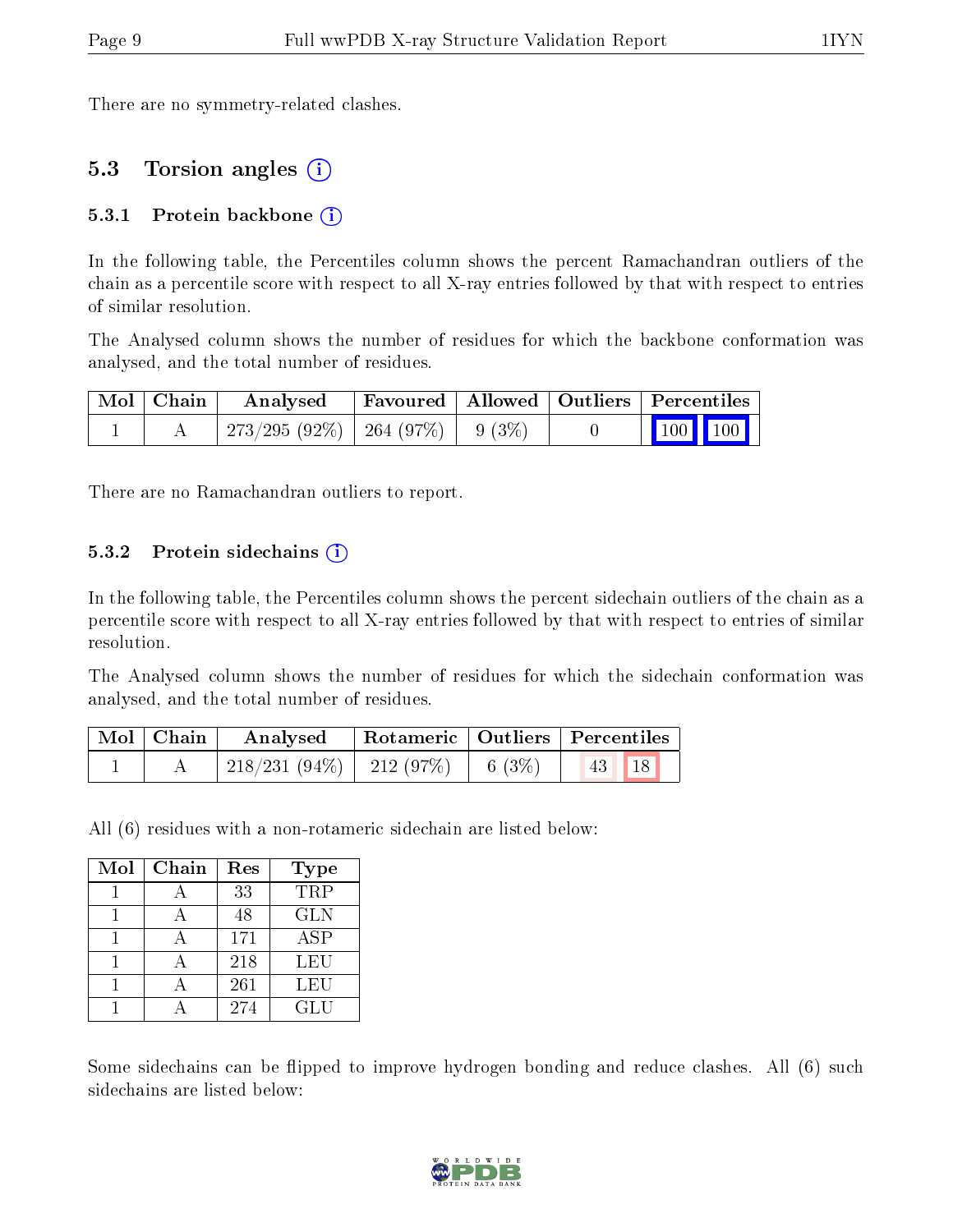| Mol | Chain | Res | <b>Type</b> |
|-----|-------|-----|-------------|
|     |       | 25  | <b>HIS</b>  |
|     |       | 42  | <b>ASN</b>  |
|     |       | 48  | <b>GLN</b>  |
|     |       | 141 | <b>HIS</b>  |
|     |       | 193 | GLN         |
|     |       | 255 | <b>HIS</b>  |

#### 5.3.3 RNA  $(i)$

There are no RNA molecules in this entry.

### 5.4 Non-standard residues in protein, DNA, RNA chains (i)

There are no non-standard protein/DNA/RNA residues in this entry.

#### 5.5 Carbohydrates (i)

There are no carbohydrates in this entry.

### 5.6 Ligand geometry  $(i)$

Of 3 ligands modelled in this entry, 2 are monoatomic - leaving 1 for Mogul analysis.

In the following table, the Counts columns list the number of bonds (or angles) for which Mogul statistics could be retrieved, the number of bonds (or angles) that are observed in the model and the number of bonds (or angles) that are dened in the Chemical Component Dictionary. The Link column lists molecule types, if any, to which the group is linked. The Z score for a bond length (or angle) is the number of standard deviations the observed value is removed from the expected value. A bond length (or angle) with  $|Z| > 2$  is considered an outlier worth inspection. RMSZ is the root-mean-square of all Z scores of the bond lengths (or angles).

| Mol |            | $\mid$ Type $\mid$ Chain $\mid$ Res $\mid$ Link $\mid$ |     |  | Bond lengths |      |                                                                             | Bond angles |      |                                  |
|-----|------------|--------------------------------------------------------|-----|--|--------------|------|-----------------------------------------------------------------------------|-------------|------|----------------------------------|
|     |            |                                                        |     |  | Counts       |      | $ RMSZ  \#  Z  > 2$                                                         |             |      | Counts   RMSZ $\vert \#  Z  > 2$ |
|     | <b>HEM</b> |                                                        | 296 |  | 27,50,50     | 1.74 | $\begin{array}{ c c c c c c c c } \hline 6 & (22\%) & 17,82,82 \end{array}$ |             | 1.59 | 3(17%)                           |

In the following table, the Chirals column lists the number of chiral outliers, the number of chiral centers analysed, the number of these observed in the model and the number defined in the Chemical Component Dictionary. Similar counts are reported in the Torsion and Rings columns. '-' means no outliers of that kind were identified.

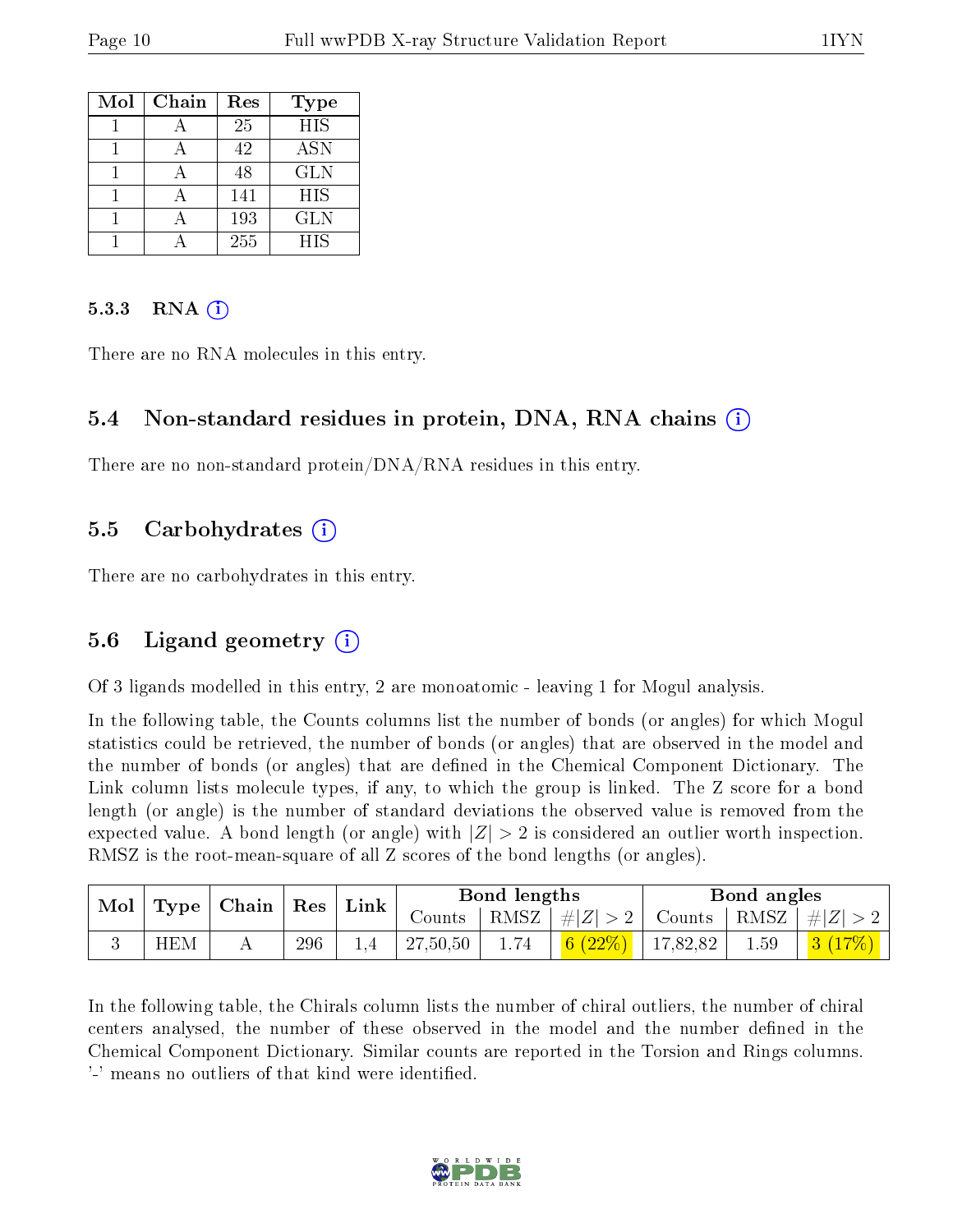|     |     |                          | Mol   Type   Chain   Res   Link   Chirals   Torsions   Rings |        |
|-----|-----|--------------------------|--------------------------------------------------------------|--------|
| HEM | 296 | <b>Contract Contract</b> | 0/6/54/54                                                    | $\sim$ |

All (6) bond length outliers are listed below:

| Mol          | Chain | Res | <b>Type</b> | Atoms     | Z       | Observed $(A)$ | $Ideal(\AA)$ |
|--------------|-------|-----|-------------|-----------|---------|----------------|--------------|
| 3            |       | 296 | <b>HEM</b>  | CBB-CAB   | 3.55    | 1.52           | 1.29         |
| 3            | А     | 296 | <b>HEM</b>  | CBC-CAC   | 3.51    | 1.52           | 1.29         |
| 3            | А     | 296 | <b>HEM</b>  | C3C-CAC   | 3.44    | 1.54           | 1.47         |
| २<br>$\cdot$ |       | 296 | <b>HEM</b>  | $C3B-CAB$ | 3.14    | 1.54           | 1.47         |
| 3            |       | 296 | <b>HEM</b>  | $C3C-C2C$ | $-2.74$ | 1.36           | 1.40         |
| 3            |       | 296 | <b>HEM</b>  | $C4A-NA$  | 2.15    | 1.40           | 1.36         |

All (3) bond angle outliers are listed below:

| Mol | Chain | <b>Res</b> | Type       | Atoms         |         | Observed $(°)$ | Ideal(°) |
|-----|-------|------------|------------|---------------|---------|----------------|----------|
|     |       | 296        | HEM        | CBD-CAD-C3D   | 3.20    | 118.37         | 112.48   |
|     |       | 296        | <b>HEM</b> | $C1D-C2D-C3D$ | $-3.18$ | 104.78         | 107.00   |
|     |       | 296        | HEM.       | CMC-C2C-C3C   | 2.49    | 129.34         | 124.68   |

There are no chirality outliers.

There are no torsion outliers.

There are no ring outliers.

1 monomer is involved in 3 short contacts:

|  |           | Mol   Chain   Res   Type   Clashes   Symm-Clashes |
|--|-----------|---------------------------------------------------|
|  | 296   HEM |                                                   |

The following is a two-dimensional graphical depiction of Mogul quality analysis of bond lengths, bond angles, torsion angles, and ring geometry for all instances of the Ligand of Interest. In addition, ligands with molecular weight > 250 and outliers as shown on the validation Tables will also be included. For torsion angles, if less then 5% of the Mogul distribution of torsion angles is within 10 degrees of the torsion angle in question, then that torsion angle is considered an outlier. Any bond that is central to one or more torsion angles identified as an outlier by Mogul will be highlighted in the graph. For rings, the root-mean-square deviation (RMSD) between the ring in question and similar rings identified by Mogul is calculated over all ring torsion angles. If the average RMSD is greater than 60 degrees and the minimal RMSD between the ring in question and any Mogul-identied rings is also greater than 60 degrees, then that ring is considered an outlier. The outliers are highlighted in purple. The color gray indicates Mogul did not find sufficient equivalents in the CSD to analyse the geometry.

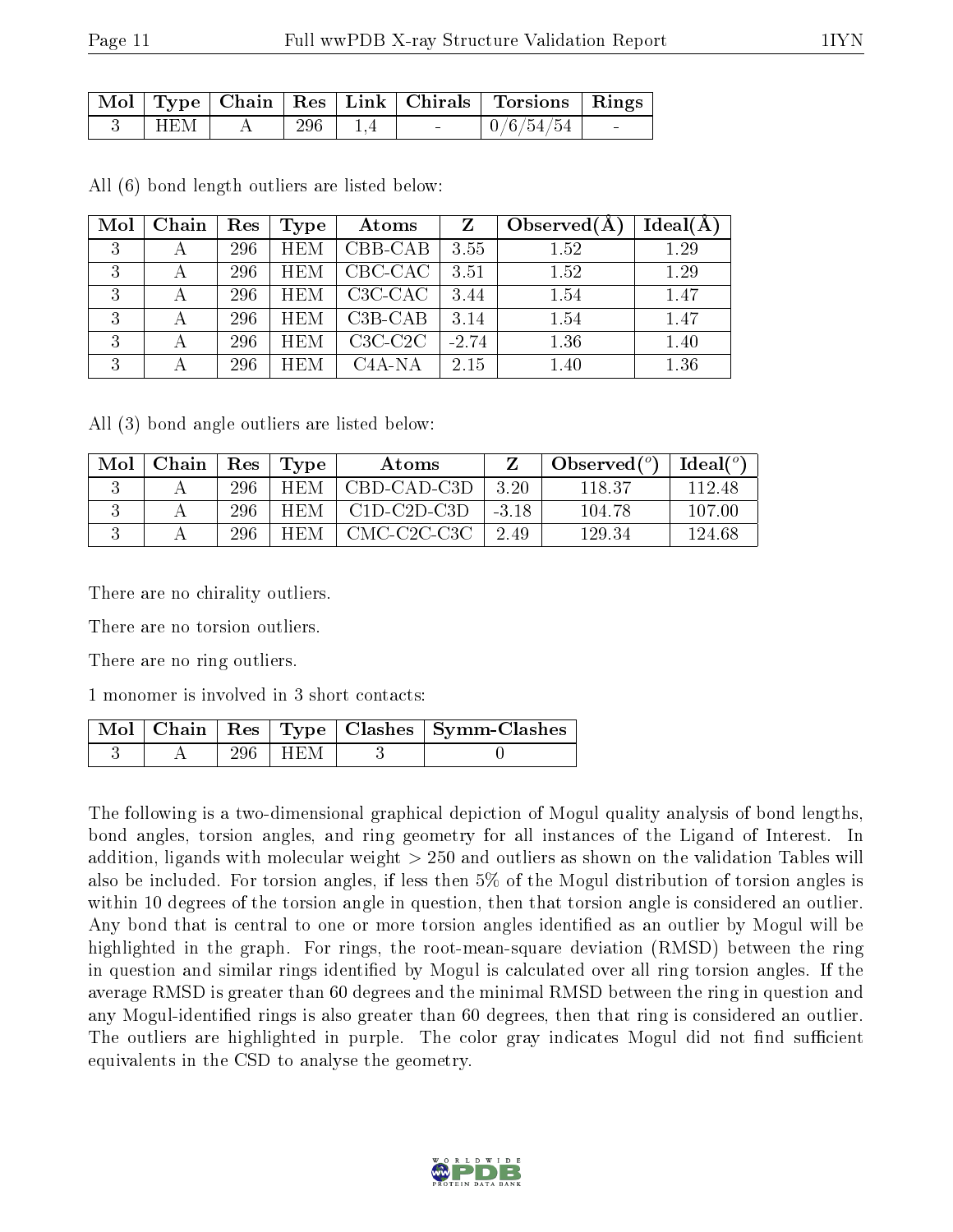



## 5.7 [O](https://www.wwpdb.org/validation/2017/XrayValidationReportHelp#nonstandard_residues_and_ligands)ther polymers (i)

There are no such residues in this entry.

## 5.8 Polymer linkage issues (i)

There are no chain breaks in this entry.

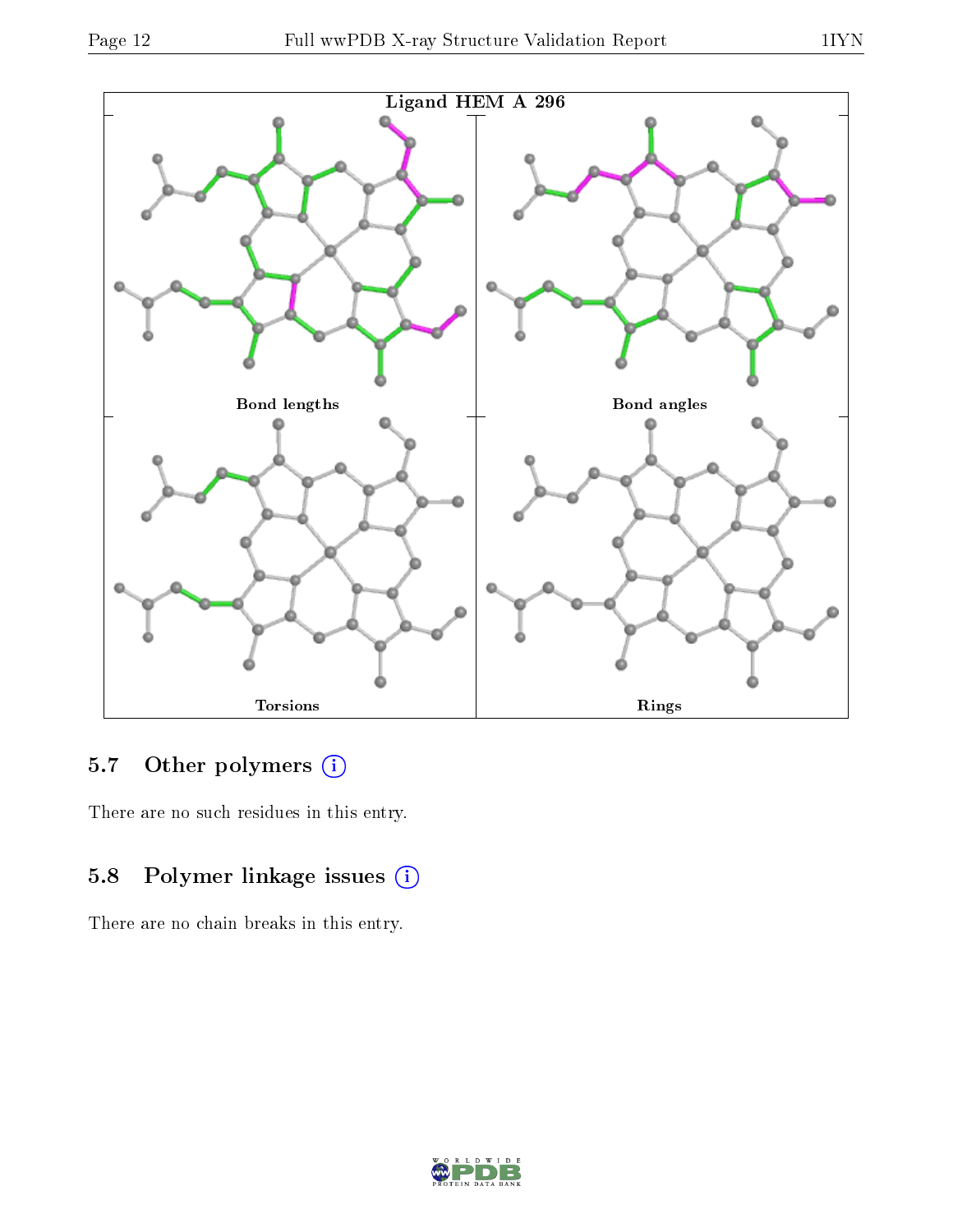# 6 Fit of model and data  $\left( \cdot \right)$

## 6.1 Protein, DNA and RNA chains (i)

In the following table, the column labelled  $#RSRZ>2'$  contains the number (and percentage) of RSRZ outliers, followed by percent RSRZ outliers for the chain as percentile scores relative to all X-ray entries and entries of similar resolution. The OWAB column contains the minimum, median,  $95<sup>th</sup>$  percentile and maximum values of the occupancy-weighted average B-factor per residue. The column labelled  $Q < 0.9$  lists the number of (and percentage) of residues with an average occupancy less than 0.9.

| Mol   Chain | $\boldsymbol{\mathrm{Analysed}}$ | $^{-1}$ <rsrz> <math>^{-1}</math></rsrz> | $\rm \#RSRZ{>}2$ |  | $\vert$ OWAB( $\rm \AA^2)$ $\vert$ Q<0.9 $\vert$ |  |
|-------------|----------------------------------|------------------------------------------|------------------|--|--------------------------------------------------|--|
|             | 275/295 (93%)                    | $-0.10$                                  |                  |  | $\mid$ 4 (1%) 73 73 $\mid$ 5, 11, 25, 53         |  |

All (4) RSRZ outliers are listed below:

| Mol | $\mid$ Chain | $\operatorname{Res}$ | Type       | <b>RSRZ</b> |
|-----|--------------|----------------------|------------|-------------|
|     |              | 275                  | <b>GLY</b> | 4.9         |
|     |              |                      | ALA        | 4.2         |
|     |              | 274                  | GLU        | 3.7         |
|     |              |                      | GLU        | 2.3         |

### 6.2 Non-standard residues in protein, DNA, RNA chains  $(i)$

There are no non-standard protein/DNA/RNA residues in this entry.

## 6.3 Carbohydrates (i)

There are no carbohydrates in this entry.

## 6.4 Ligands  $(i)$

In the following table, the Atoms column lists the number of modelled atoms in the group and the number defined in the chemical component dictionary. The B-factors column lists the minimum, median,  $95<sup>th</sup>$  percentile and maximum values of B factors of atoms in the group. The column labelled  $Q< 0.9$  lists the number of atoms with occupancy less than 0.9.

| Mol | Type | Chain | Res | $\boldsymbol{\mathrm{Atoms}}$ | RSCC | $\mid$ RSR $\mid$ | B-factors $(\AA^2)$ | Q <sub>0.9</sub> |
|-----|------|-------|-----|-------------------------------|------|-------------------|---------------------|------------------|
|     | HEM  |       | 296 | ′43<br>43                     | 0.94 | 0.13              | 4,7,12,34           |                  |
|     |      |       | 298 |                               | 0.99 | 0.04              | 9,9,9,9             |                  |
|     |      |       | 297 |                               | 0.99 | 0.07              | 8,8,8,8             |                  |